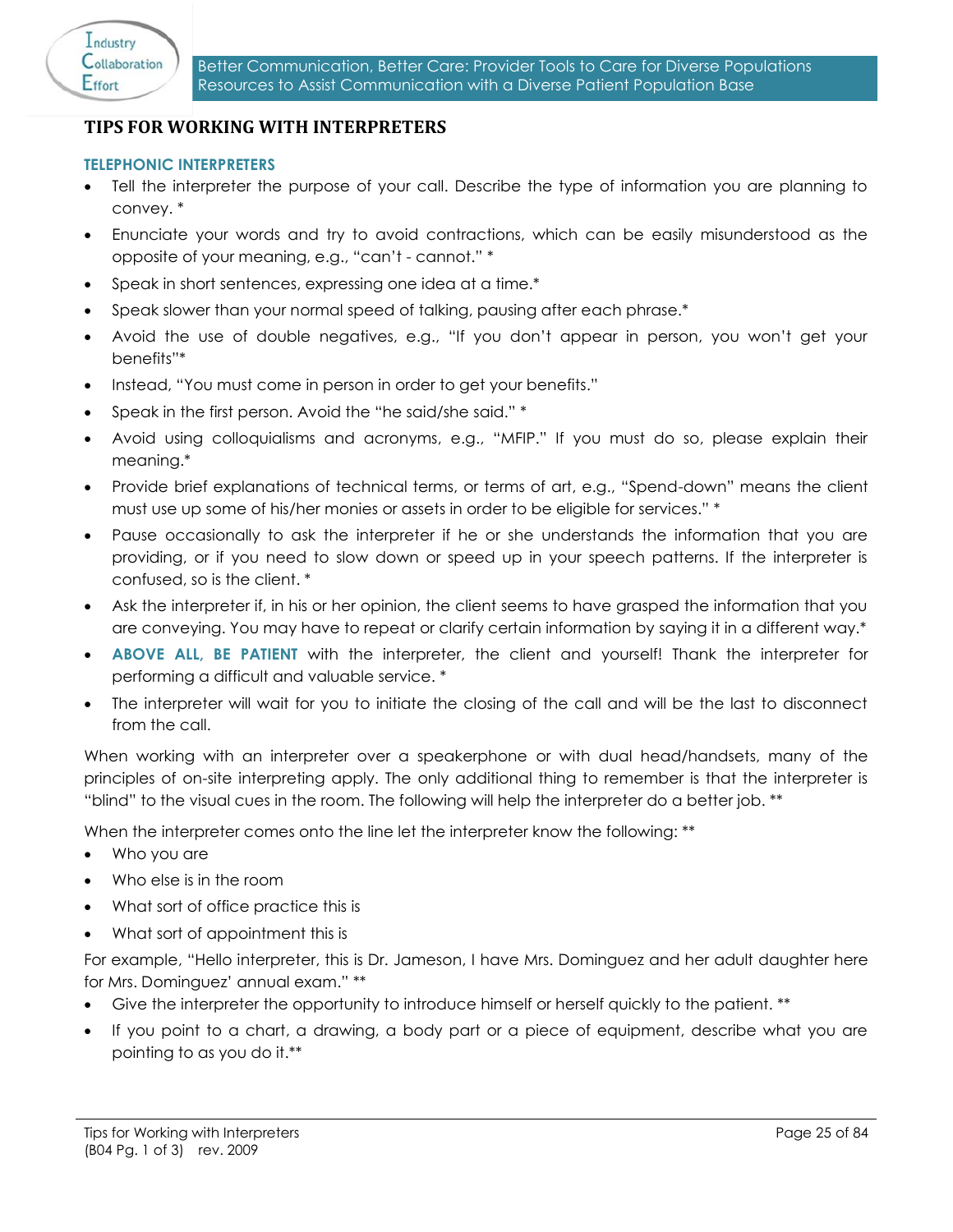

## **ON-SITE INTERPRETERS**

- Hold a brief meeting with the interpreter beforehand to clarify any items or issues that require special attention, such as translation of complex treatment scenarios, technical terms, acronyms, seating arrangements, lighting or other needs.
- For **face-to-face** interpreting, position the interpreter off to the side and immediately behind the patient so that direct communication and eye contact between the provider and patient is maintained.
- For **American Sign Language (ASL)** interpreting, it is usually best to position the interpreter next to you as the speaker, the hearing person or the person presenting the information, opposite the deaf or hard of hearing person. This makes it easy for the deaf or hard of hearing person to see you and the interpreter in their line of sight.
- **Be aware** of possible gender conflicts that may arise between interpreters and patients. In some cultures, males should not be requested to interpret for females.
- **Be attentive** to cultural biases in the form of preferences or inclinations that may hinder clear communication. For example, in some cultures, especially Asian cultures, "yes" may not always mean "yes." Instead, "yes" might be a polite way of acknowledging a statement or question, a way of politely reserving one's judgment, or simply a polite way of declining to give a definite answer at that juncture.
- **Greet the patient first**, not the interpreter. \*\*
- During the medical interview, speak directly to the patient, not to the interpreter: "Tell me why you came in today" instead of "Ask her why she came in today." \*\*
- A professional interpreter will use the first person in interpreting, reflecting exactly what the patient said: e.g. "My stomach hurts" instead of "She says her stomach hurts." This allows you to hear the patient's "voice" most accurately and deal with the patient directly. \*\*
- Speak at an even pace in relatively short segments; pause often to allow the interpreter to interpret. You do not need to speak especially slowly; this actually makes a competent interpreter's job more difficult. \*\*
- Don't say anything that you don't want interpreted; it is the interpreter's job to interpret everything. \*\*
- If you must address the interpreter about an issue of communication or culture, let the patient know first what you are going to be discussing with the interpreter. \*\*